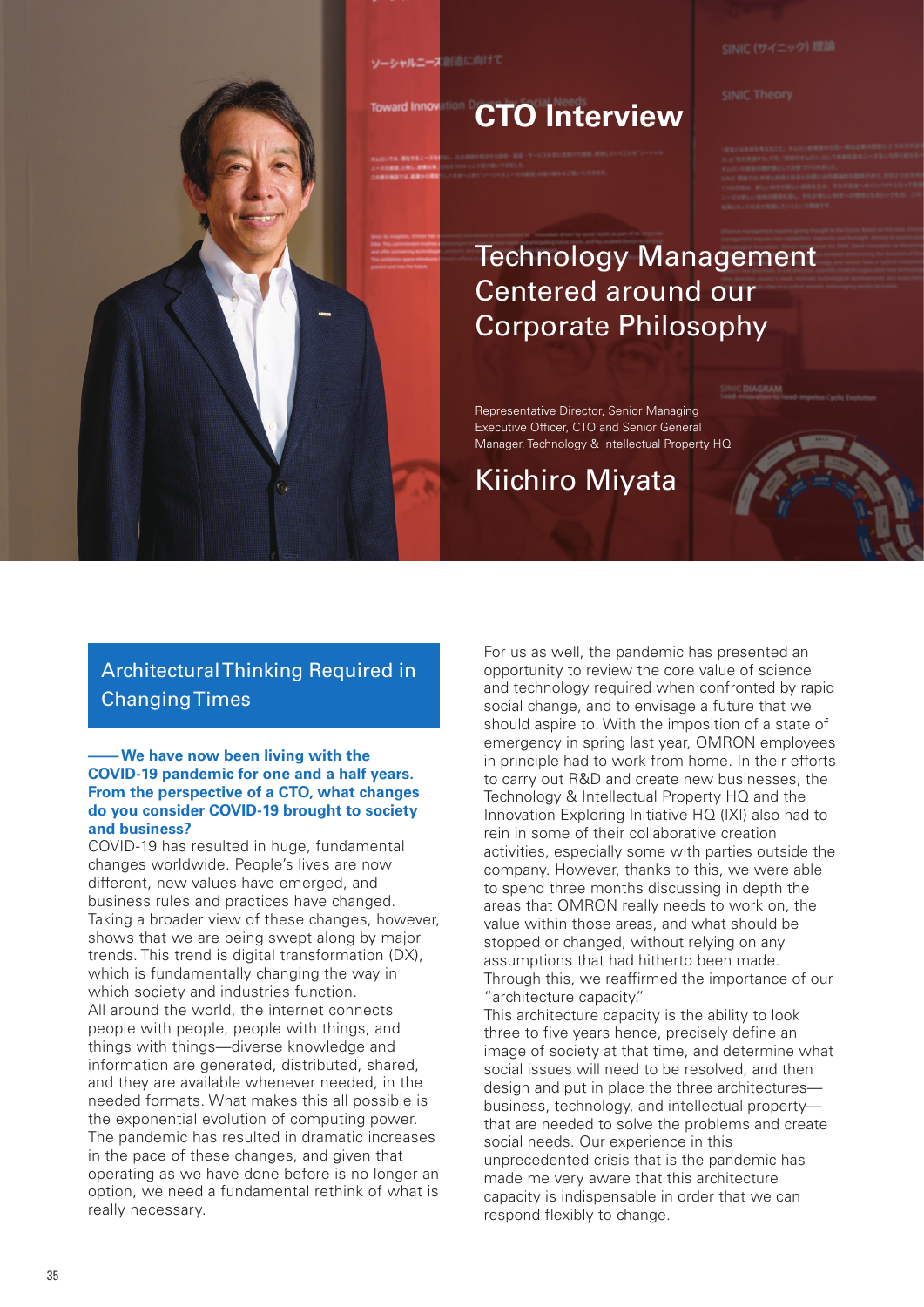### **– Have any businesses been spurred to make reforms by the pandemic?**

Remote patient monitoring are a good example. In many parts of the world, people hesitate going to hospitals for fear of infection, and even in Japan, the ban on online initial diagnoses of patients has been lifted. However, even if we get past the COVID-19 pandemic, issues such as shortages of medical staff and a skewed distribution of medical services towards urban areas will not fundamentally be resolved, and are likely to worsen. It is here that we expect demand for remote consultation services to grow. OMRON has invested in U.S. startup AliveCore, Inc. that provides home electrocardiographs, as well as Dutch company Luscii Healthtech B.V. that provides online medical services, and is moving forward with business alliances. Also, through our internal venture capital company OMRON VENTURES CO., LTD. we are investing in British company Patients Know Best Ltd. that is developing a medical data sharing system, and have started collaboration. We have considered the digitization of healthcare an area for strategic investment area for some time, but the COVID-19 pandemic has brought this to the fore.

## Organizational Mechanism for Solving Social Issues

### **– One of the mechanisms that supports management based on the OMRON Principles is "Technology Management." What is OMRON's Unique Technology Management that the company has been aiming for in VG2020?**

Based upon OMRON's Corporate Motto, the idea of discern new, hitherto not perceived social needs, and solve social issues is at the core of what we consider Technology Management. Central to this is the future predictive SINIC theory that acts as a lodestone for OMRON's management, and that was presented by company founder Kazuma Tateishi at the World Futures Studies Federation. This theory was born from his strong conviction that it was necessary to grasp social needs by predicting future society, and to conduct management and business based upon these. The SINIC theory is based upon the idea that science, technology, and society will mutually interact with each other thus leading to a virtuous cycle—from these, OMRON's particular emphasis is upon society. OMRON has a unique approach of predicting how society will change and what issues will arise as a result, and using science and technology to resolve these issues. Our founder excelled at quickly perceiving

indications of change in the world, creating a very specific vision of the future that no-one else had noticed, and understanding social needs. However, when the company no longer had someone with this particular skill, we were confronted with the problem of who would be able to forecast future social needs, and come up with solutions for these. Accordingly, we have established OMRON SINIC X Corporation (OSX) in 2018 together with IXI, an OMRON Group-wide innovation platform, in order to work systematically on business creation and developing solutions based on SINIC theory. This is nothing less than putting into practice "ambidextrous management"—this simultaneously promotes the deepening of existing businesses together with the quest for

# and establishment of new businesses. **P4 SINIC Theory**<br> **---- Please tell us about the roles of IXI and** <br> **OSY** and their performance **OSX, and their performance.**

 $\boxed{\overrightarrow{P59}}$  IXI  $\rightarrow$   $\boxed{\overrightarrow{P63}}$  OSX  $\rightarrow$ We are creating an image of the near future, and working on the architecture for the strategies needed to make this a reality in terms of technology, intellectual property, and business models. IXI is the organization that promotes this process of backcast-type innovation creation. OSX, however, is a strategic location that is tackling the creation of designs for the near future, based around technological innovation. This is an independent company that adopts a free research and development style not constrained by conventional OMRON systems and rules, and that hires from outside the company top human resources in the fields of cutting-edge technologies. We are working on open innovation with a diverse range of members. In the three years since IXI and OSX started, we have established the "template" for the OMRONstyle innovation that we are pursuing. This is an Integrated Innovation Process that combines new business development with knowledge sharing. This process comprises four phases, namely "Phase 0: Business Ideation," "Phase 1: Strategy Formulation," "Phase 2: Business Verification & Technology Validation," and "Phase 3: Business Development." The most difficult of these is Phase 0. Determining the kinds of seeds to select for innovation, whether these respond to legitimate social needs, and whether these can be scaled up for a business exceeding its capital cost is no easy task.

#### **– How did you overcome this problem?**

This time, we focused on "planting the flag." At OMRON, when employees declare that they have set high goals, we refer to this as "planting the flag," and we have also expanded this flag planting culture for working with business partners. For example, even though ostensibly a robotics business, our making a specific, pointed declaration on this will clarify what types of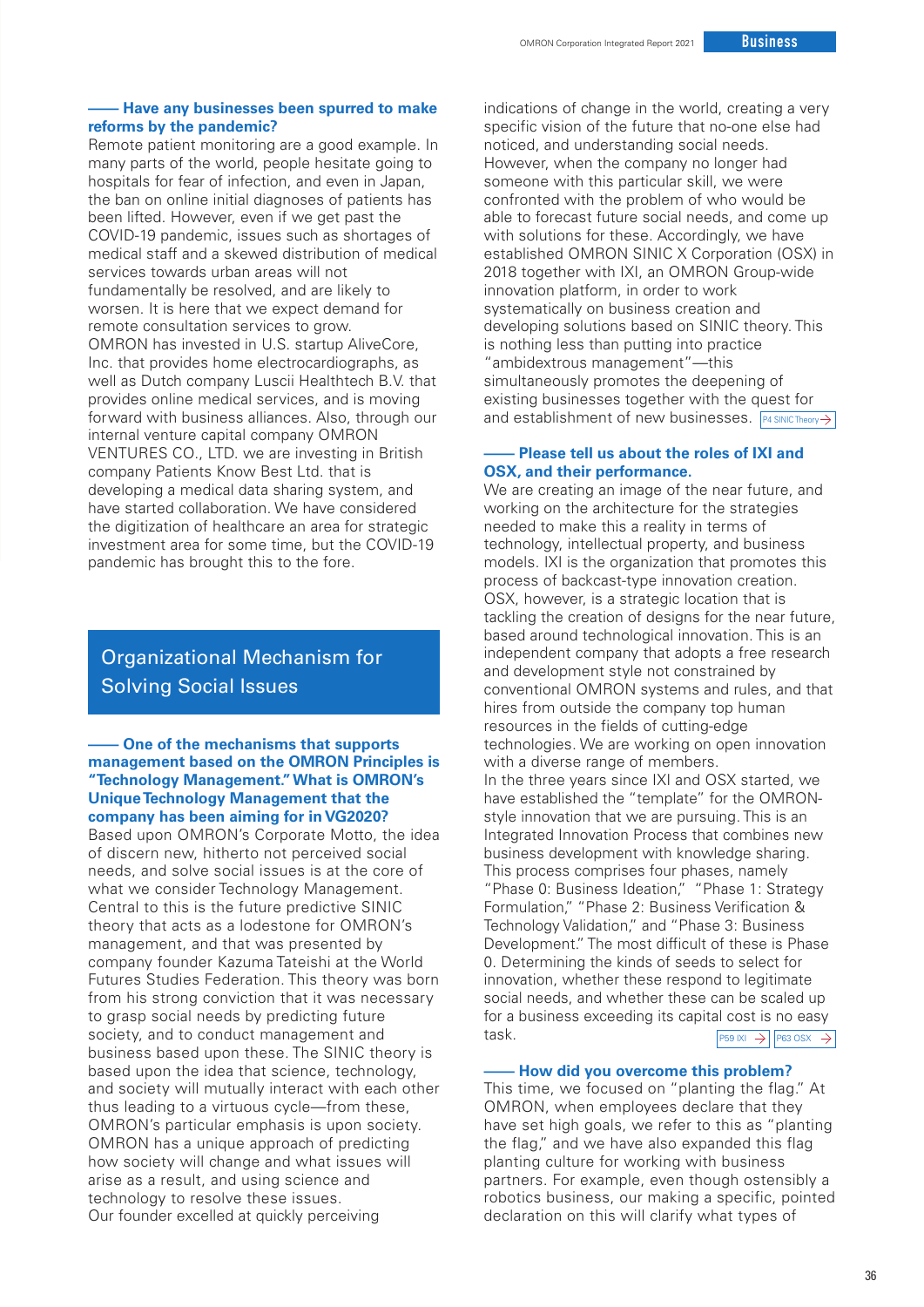technology and management resources will be needed as well as who we should work with, and what is still lacking in order to expand. Another thing we have learned is to not trust too much to on-site judgment. The more we aim for creation of a business that can predict the future and that can at times even reform social systems themselves, the more complex laws and regulations as well as relationships with stakeholders become, posing an onerous responsibility and burden for the sites alone. Therefore, we ventured to introduce a centralized decision-making system. This does not, of course, mean that we only use top-down decisions. Without losing our sense of haste, top management stresses conducting discussions and making rapid decisions with personnel onsite.

As the speed of change accelerates, rather than continuing with cautious discussions into whether something is right or not, the most important thing is to make a decision. If that decision proves to be wrong, then we should learn from that failure, and start over. Documenting this process makes it useful knowledge that can be shared.

#### **– Are these seeds ever in short supply?**

No, they're not. This is because all OMRON employees are provided the opportunity to think of themes, and take it upon themselves to work towards making products or services commercially feasible. IXI is not simply a dedicated organization for creating new business, but rather a platform. This has as its purpose having people aware that new business development is not just something to be done by others, but instead the entire group's ability to create innovation is also something they need to embrace. The Technology & Intellectual Property HQ has up until now also been considering many new themes. However, there are some areas that are still unclear in the process of selecting themes, so from this year we have streamlined how to select business ideas in Phase 0. Ideas that have been brought in are refined in weekly themed meetings, and discussions are held to determine the next step. Each presentation is limited to 10 minutes and five pages, with plenty of time spent on discussions. I am the organizer of these themed meetings, and as such have attended all of them.

The important thing here as well is to reach conclusions, or put simply, make decisions. I briefly cover and share with everyone involved what we need to do as the next step or whether this is to be halted, and the reasons for this. I feel strongly that these highly transparent discussions and prompt decision-making processes foster a mindset of innovation within the company.

### **– Please tell us about some projects in the works using IXI.**

I'll introduce two challenges that aim to create new businesses, from the perspective of creating social needs. One of these is our agriautomation project in China, currently undergoing business verification. This is socalled smart agriculture that utilizes OMRON's strength of "Sensing & Control + Think" core technology. We are verifying an Agricultural Cultivation Support Service that automatically measures sunlight, temperature, humidity, carbon dioxide levels, and other variables, thereby determining optimal conditions for each crop and providing timing for when to open and close windows, irrigate, and similar. A feature of this service is that it is unique in not providing hardware in order for automation or to save manpower—rather it provides information that helps humans in making decisions. Its instructions let even those workers with little farming experience produce high-quality crops both efficiently and stably. At the same time as helping resolve social issues such as shortages of agricultural workers and food safety and security, this will also improve the ability of the algorithms to analyze and provide feedback for the data obtained from the system. Another challenge currently in the business verification phase is a service using ICT to provide long-term care prevention services for the elderly under a partnership agreement with Oita Prefecture. We know that it is possible to prevent a high percentage of elderly people from progressing to needing nursing care if they can be adequately supported by nursing care specialists at the stage where they need assistance. However, there is a serious shortage of specialists who have the skills and expertise in this field. Accordingly, we have developed software that replicates the procedures and thought processes of nursing care specialists. We first asked the elderly themselves and their families about issues with daily life, and how they'd like these improved. We then analyzed these responses using this software, so we could formulate a plan for life function training. At present, the commonality between these two products, which we are now aiming to commercialize, is not only that they respond to social needs, but the concept of "harmony between humans and machines." Specifically, this is a hybrid system in which technology assists humans in maximizing their own abilities and their motivation.  $\boxed{\text{P59 N1 } \rightarrow}$